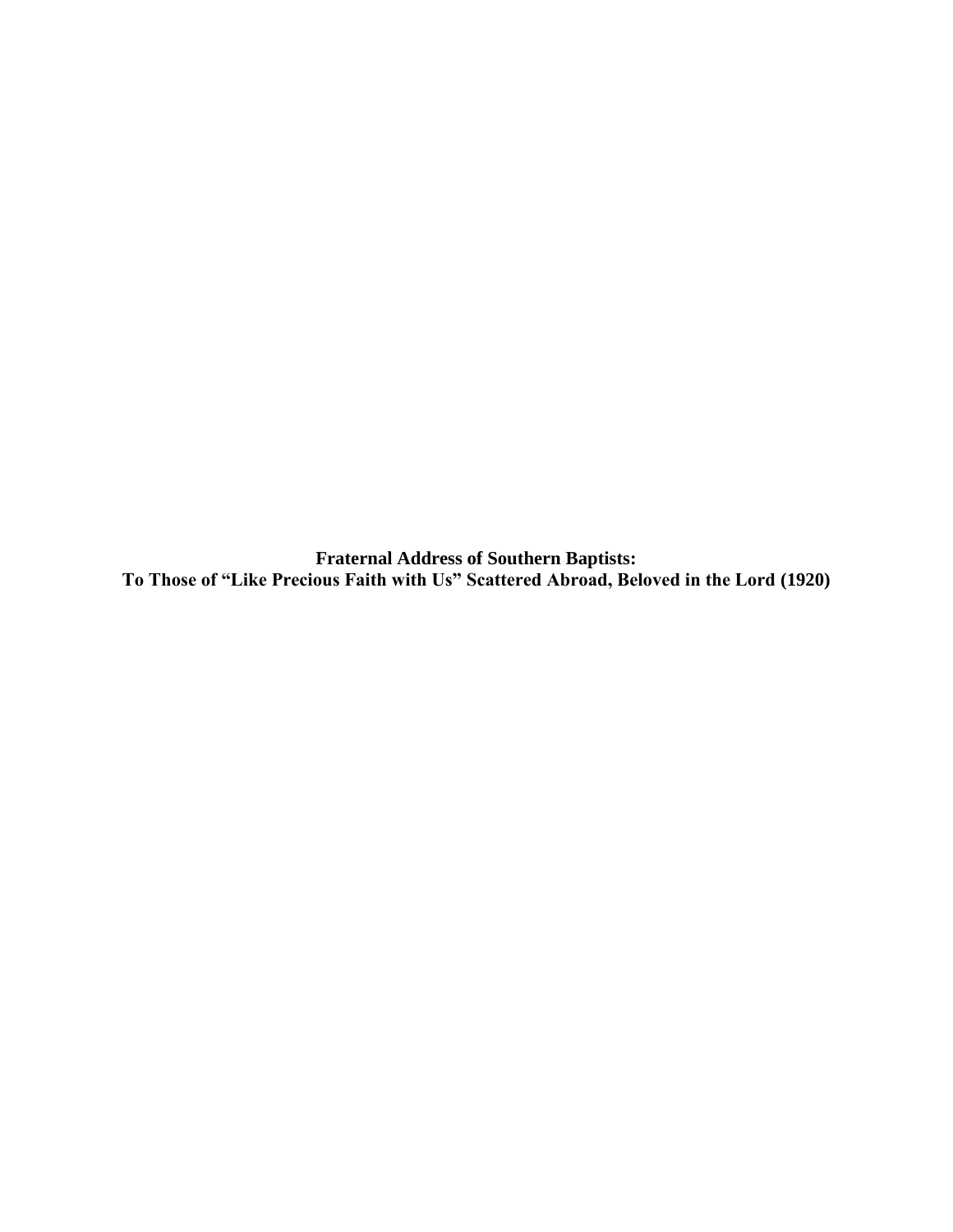# **Fraternal Address of Southern Baptists<sup>1</sup>**

To Those of "Like Precious Faith with Us" Scattered Abroad, Beloved in the Lord. GREETING :--

In view of the conditions of the new times in to which we have come and the part which religion must play in the reconstruction of the world, we address this letter to our spiritual kinsmen in all lands. If these greetings shall result in opening up communications with scattered groups and individuals who hold a common Christian faith with us, and thus lead to a mutually helpful relation and co-operation in the furtherance of the truth, the initial purpose of this letter will have been realized.

Thoughtful men are persuaded now as perhaps they never were before that religion alone can conserve the true values and promote the highest interests of society, and that religion is an indispensable factor in the reconstruction of the world now torn by war and divided by enmity and in the restoration of social harmony. All races and classes of men cannot be taught these lessons without the motives and experiences of religion.

There is, therefore, a large service before those who hold the truth as it is in Jesus Christ. The need and the opportunity of the present hour conspire to make it especially propitious for the promulgation of the religious views and practices which Baptists hold and have consistently exemplified through a long victory. The message of no other religious people is so completely a need of such times as are the principles which Baptists hold and teach. There is not an article of their faith which is not essential to the reconstruction of the world and the social fellowship of the race. Therefore, all people who hold the views which distinguish Baptists should seek to draw close together and render a service which men of pure Christian faith owe their fellow-men. We covet a better understanding and a closer fellowship with those in all lands who cherish a common faith with us, and this to the end that we may with oneness of purpose and concert of action strengthen our witness for this faith everywhere.

The Southern Baptist Convention, composed of 4,200 messengers, in annual session, May, 1919, in Atlanta, Ga., U. S. A., and representing 3,000,000 Baptists in the Southern States of America, realizing the responsibility that is upon them, the largest representative religious body that is in America, address this letter to their brethren and sisters everywhere, and would assure them of our prayers and love in Christ Jesus our Savior and Lord, in the hope that both they and we may be edified, and that a more perfect, effective and universal witness to our faith may be borne throughout all lands.

In order that those who to any degree lack knowledge of the things which Southern Baptists believe and practice may identify their oneness with us, we submit herewith a brief

 $\overline{\phantom{a}}$ 

 $<sup>1</sup>$  As reprinted from:</sup>

E.Y. Mullins, et al. "Fraternal Address of Southern Baptists," *Baptist Standard* 32, no. 9 (February 26, 1920): 5, 20, 24.

The print copy is available at A. Webb Roberts Library of Southwestern Baptist Theological Seminary.

This statement was commissioned at the  $64<sup>th</sup>$  annual SBC meeting in Atlanta, GA. May 16, 1919. (page 75).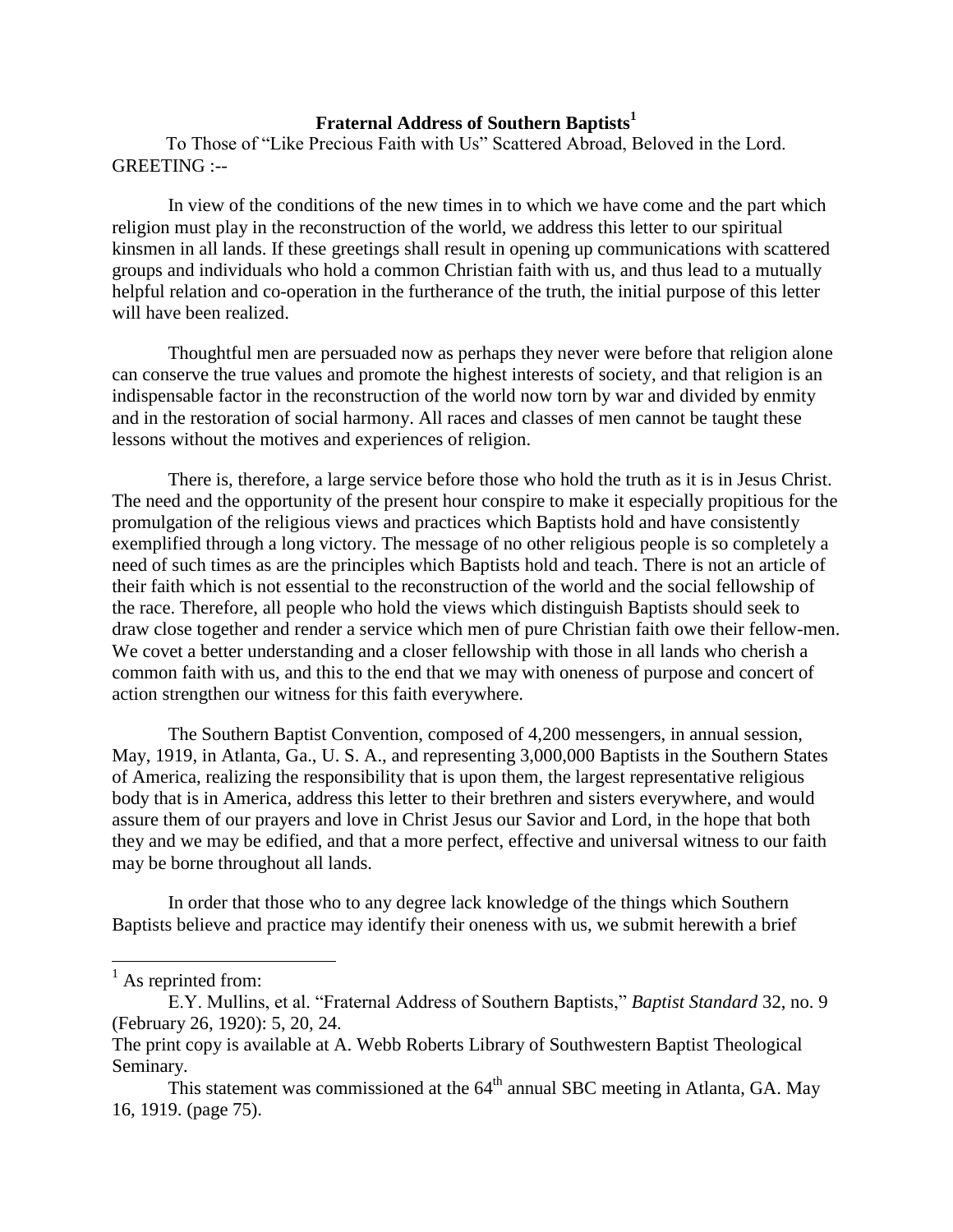statement of the fundamentals of our faith and the peculiar beliefs and observances which characterize and distinguish us.

### 1. God

We believe in one God, the Father Almighty, who created the heavens and the earth. God is a personal and spiritual and holy Being who loves men with an everlasting love. He has ever had an eternal purpose towards mankind. He loves righteousness and hates iniquity, and to Him belongs every moral perfection. He governs the world with a view of the fulfillment of His eternal purpose. He overrules the sins of men and makes the wrath of men to praise Him. In the Scriptures, God is revealed to us as the Father, Son and Holy Spirit, three in one and one in three. He has provided for the salvation of men in the revelation He made of Himself in the sinless life, the perfect teaching, the atoning death, the resurrection and the ascension and intercession of Jesus Christ our Lord, the eternal Son of God. Through the Holy Spirit God makes Himself known within the hearts of men, and sanctifies them through the truth as it is revealed in Jesus Christ.

### Isaiah 6:3; Matthew 10:37; Ephesians 2:18.

# 2. The Word of God

We believe in the Scriptures of the Old and New Testaments as God's authoritative message to men concerning the way of salvation. Holy men of God spoke as they were moved by the Holy Spirit. The books of the Bible are the record of the messages which these inspired men received from God. The Old Testament is the preliminary and the New Testament is the completed revelation of the Gospel of our redemption. In our study of the Scriptures we are constantly impressed with the unity and progress of the revelation of divine truth. This truth was imparted to men by slow degrees as they were able to receive it. The earlier books of the Old Testament give us the beginnings and the books of the New Testament the endings of the saving truths of God's revelation. The wonderful unity and harmony of the various parts of Scriptures show with great clearness the presence of an overruling and guiding divine mind. The center of the entire revelation is Jesus Christ and His eternal Kingdom. All the earlier stages lead up to the, crowning revelation in Jesus Christ. Thus the incarnation of the Son of God is the key to the meaning of all history. From the above setting forth of our view, it clearly follows that we hold that the Scriptures are the sufficient, certain and authoritative revelation of God in all matters of faith and practice, and that obedience to their teachings is binding up on all men.

Ephesians 2:20; Romans 3:1, 2; 1 Corinthians 2:4, 10-16; Acts 28:23.

## 3. The Atonement

We believe that in the incarnation Jesus Christ identified Himself completely with the state of sinners, while remaining Himself without sin. He became subject to the operation of the law of sin and death when He became one with the sinful race of men. He endured the agony of the cross in order that by dying He might break the power of death. In His resurrection from the dead He proved Himself to be the conqueror of sin and death. Thus He was able to break the power which held men in bondage and redeem them unto God and righteousness. In His atoning death He vindicated and established the righteousness of God. He suffered instead of sinners that sinners might go free. There is and can be no repetition of the sacrifice of Christ. His atonement was made once for all and brought to an end all previous forms of sacrificial offerings through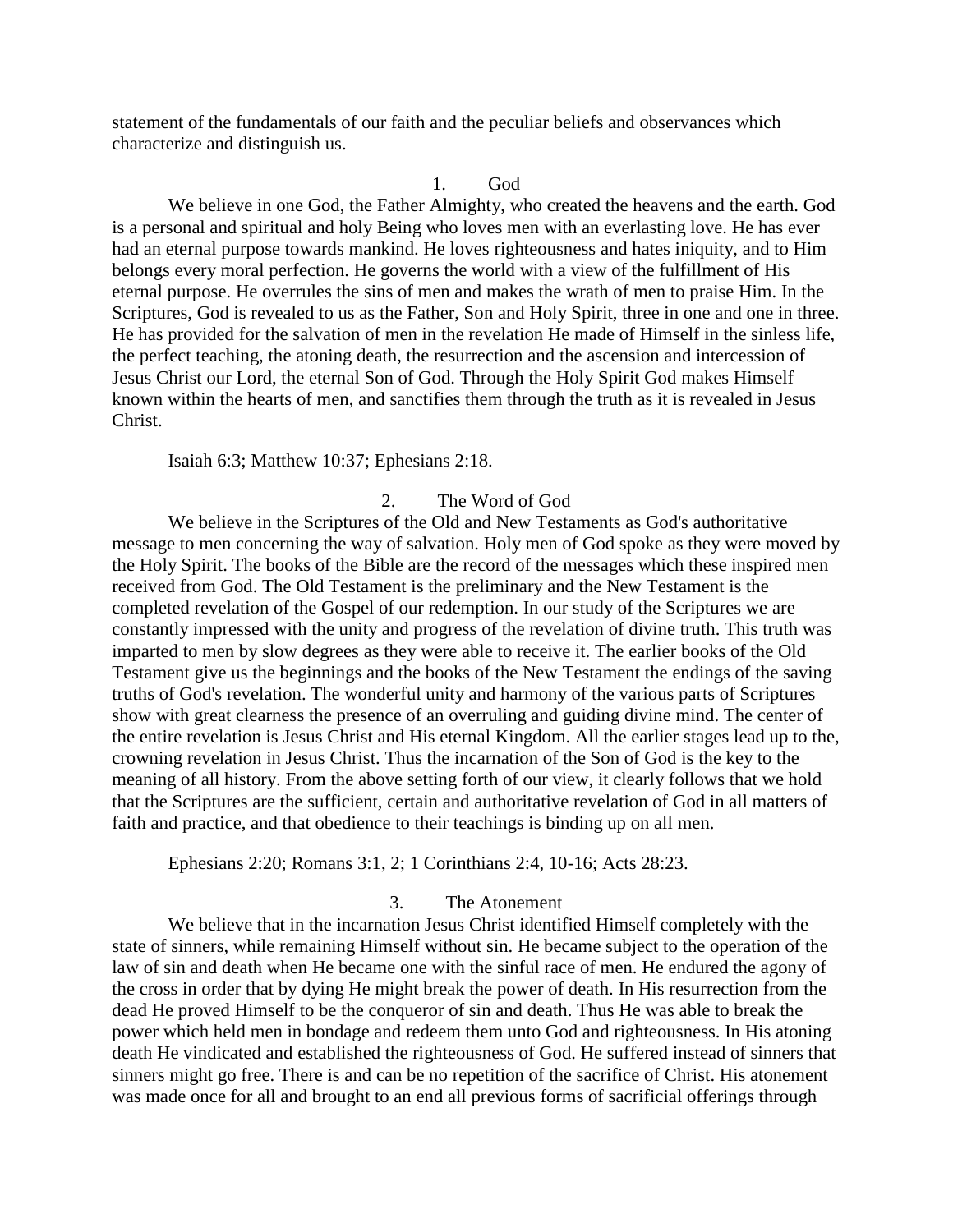priest and altar and slain animals. He thus opened the way for sinners into the most holy place of the divine presence. Being justified, we have peace with God through our Lord Jesus Christ, by whom also we have our access into the divine grace wherein we stand. Christ ascended into heaven and ever liveth at the right hand of God to make intercession for us.

Isaiah, Chapter 53; Philippians 2:6, 7; Romans 8:30 and 3:24-26

4. Regeneration and Attendant Blessings

We hold that the natural man is not subject to the law of God. The direct action of the Holy Spirit is necessary in order that sinful men may be regenerated or born again into the divine Kingdom. The Spirit of God makes use of the truth of the Gospel in His regenerating work. It is conditioned upon personal repentance towards God and faith in our Lord Jesus Christ. Repentance is a sincere renunciation of sin, and faith is genuine trust in the atoning Christ as Savior and Lord. Justification is God's declaration freeing the sinner from the consequences of his transgressions and adopting him as a member of the divine family.

John 3:1-8; 1 Peter 1:22-25; Acts 13:39; Ephesians 2:8; Isaiah 53:11, 12.

5. A Church: Its Form, Functions and Limitations A church of Jesus Christ is a body of baptized believers, united under the guidance of the Holy Spirit, for the public worship of God, for spiritual edification and growth, for the observance of the ordinances, for the spread of the Gospel, and for the establishment of the Kingdom of Christ in the earth. The members of a local church are spiritual equals. In the New Testament church there were no overlords or ecclesiastical superiors, to whom the members were under authority. This equality of believers in the church arises from the direct relation between each individual soul and the Lord Jesus Christ. He alone is the ruler of His people. It follows that each church is a self-governing body. It conducts its own affairs in its own way and is responsible to no other ecclesiastical body of any kind. A church has no right to take from or add to the revealed will of Christ as recorded in the New Testament. Its duty is to obey the commands of Christ and promulgate them over the earth. It is also the duty of a church to cooperate with other churches of like faith in the work of their common Lord. Missionary and other religious associations and conventions are not ecclesiastical bodies. They are simply voluntary bodies for co-operative purposes. Churches are not subject to the authority of these or any other organizations.

The officers of a church are bishops or elders and deacons. In the New Testament the words "bishop" and "elder" are used interchangeably. The duties of the bishop or elder are teaching and preaching, and the spiritual guidance of the church. Deacons have charge of the temporal affairs of the .church. Other officers of local churches, such as recording secretaries or committee chairmen, are not necessary to constitute a New Testament church. They are convenient and useful for certain ends and may be dispensed with whenever the need for them ceases to exist.

Acts 14:23; Ephesians 3:10: Hebrews 12:23.

6. The Ordinances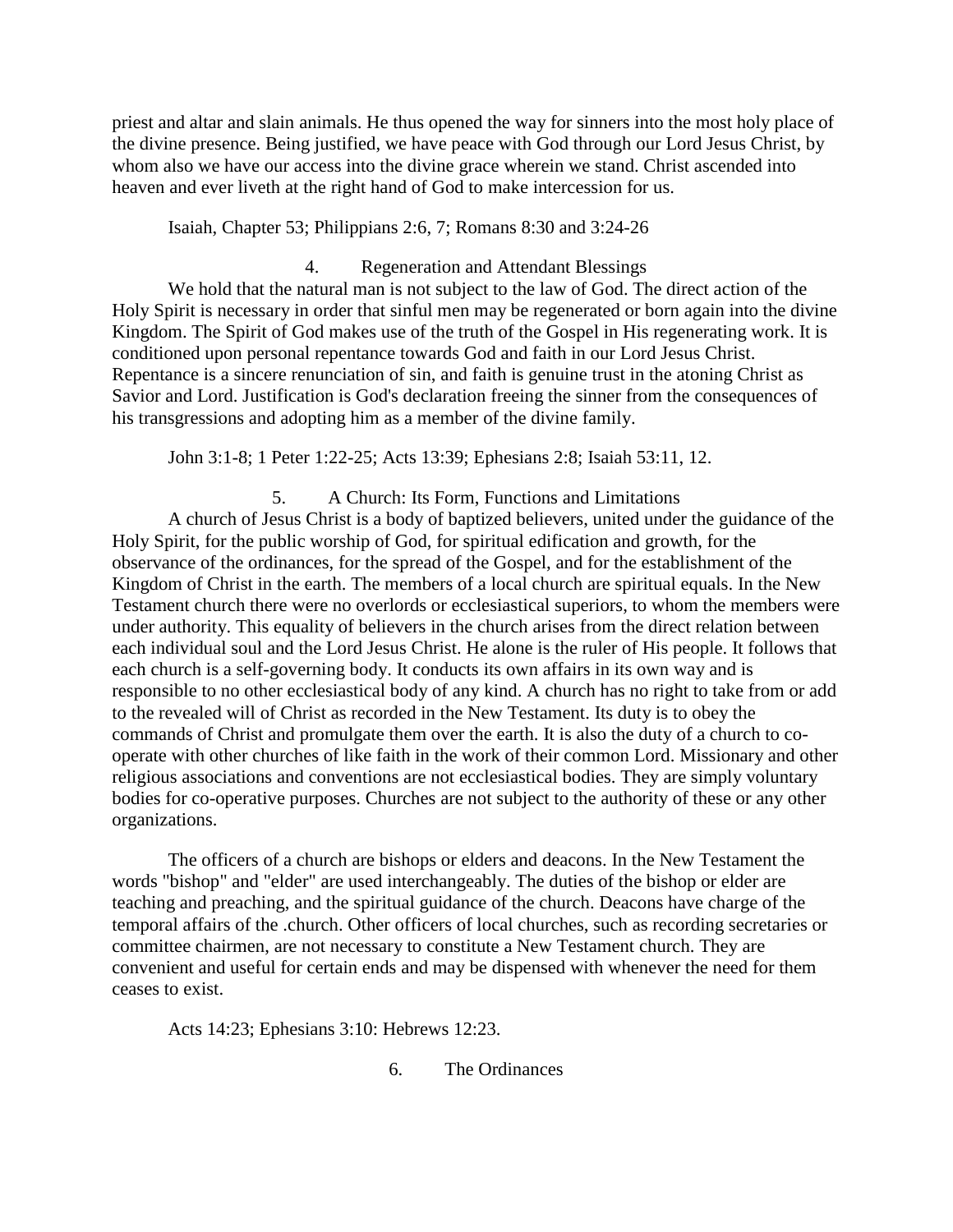The ordinance of a church of Jesus Christ are baptism and the Lord's Supper. Baptism is the immersion in water of a believer in the name of the Father, Son and Holy Spirit. Immersion alone answers the New Testament teaching as to the form of baptism. The following will make this clear: The word in the Greek means to dip or immerse. The symbolism of baptism can only be expressed thus it represents a death, a burial and a resurrection. It symbolizes complete cleansing from sin and complete consecration and surrender to Christ. Hence, if the form of baptism is changed, the meaning is destroyed. A death, burial and resurrection can only be symbolically expressed by immersion. Since baptism admits to church membership, it is a prerequisite to participation in the Lord's Supper.

The Lord's Supper was instituted by the Master for the perpetual observance of His people until His return. The elements employed are bread and the fruit of the vine. The bread represents His body given for His people. The fruit of the vine represents His blood shed for many for the remission of sins. The Lord's Supper commemorates Christ. We do it in remembrance of Him. It declares the death of Christ. In it we show forth His death till He comes.

The ordinances are not sacraments. They do not convey saving grace. They are symbols observed and preserved by the churches. They are of value to those who observe them only as their meaning is discerned. They are of deep significance as symbols or outward forms. They represent the essential and saving truths of the Gospel of Christ. The ordinances are, when properly observed, great conservators and propagators of evangelical truth. A great responsibility rests upon the churches to preserve in their purity and integrity the two ordinances entrusted to them. Otherwise great abuses creep in and various perils arise. We believe that in thus preserving the ordinances we do a needed work in safeguarding the purity of the Gospel. The great evil of infant baptism arose as a result of changing the New Testament ordinances into sacraments. No error has done greater harm than this in destroying the spirituality of the church. It should be resisted with steadfast vigor and fidelity to the New Testament teaching of believer's baptism.

Ephesians 4:5; Acts 2:41; Mark 14:22-25; Luke 22:14-23

7. The Rights and Responsibilities of the Individual Soul We believe that the true nature of the Christian religion is understood only when we recognize that it is a relation between the individual soul and God as revealed in Jesus Christ. Each soul must repent and believe for itself. Each soul is responsible directly to God for sins committed. Each soul has the high privilege of dealing directly with God. No priest is needed to mediate between the soul and God, save our great High Priest, Jesus the Lord. Every true believer, by reason of his union with Christ, is a priest unto God with free access to the divine presence. Salvation cannot be imparted by means of sacraments in the hands of earthly priests. This would rob the soul of its spiritual right to direct approach to God, and it would displace the one divine Mediator and Redeemer. No body of people calling itself the church of Jesus Christ has any right to limit salvation to its own members. This is to substitute a saving church for the saving Christ. No one, not even a parent, has any right to substitute his own faith for that of a morally unconscious infant, and in the name of the substitute have water applied to the infant and call it baptism. This robs the child of his own God-given privilege of believing and obeying for himself when he reaches a suitable age. The mediation of earthly priests, ecclesiastical salvation, sacramental grace and proxy faith are each and all foreign to the teachings of the New Testament and the nature of the Christian religion.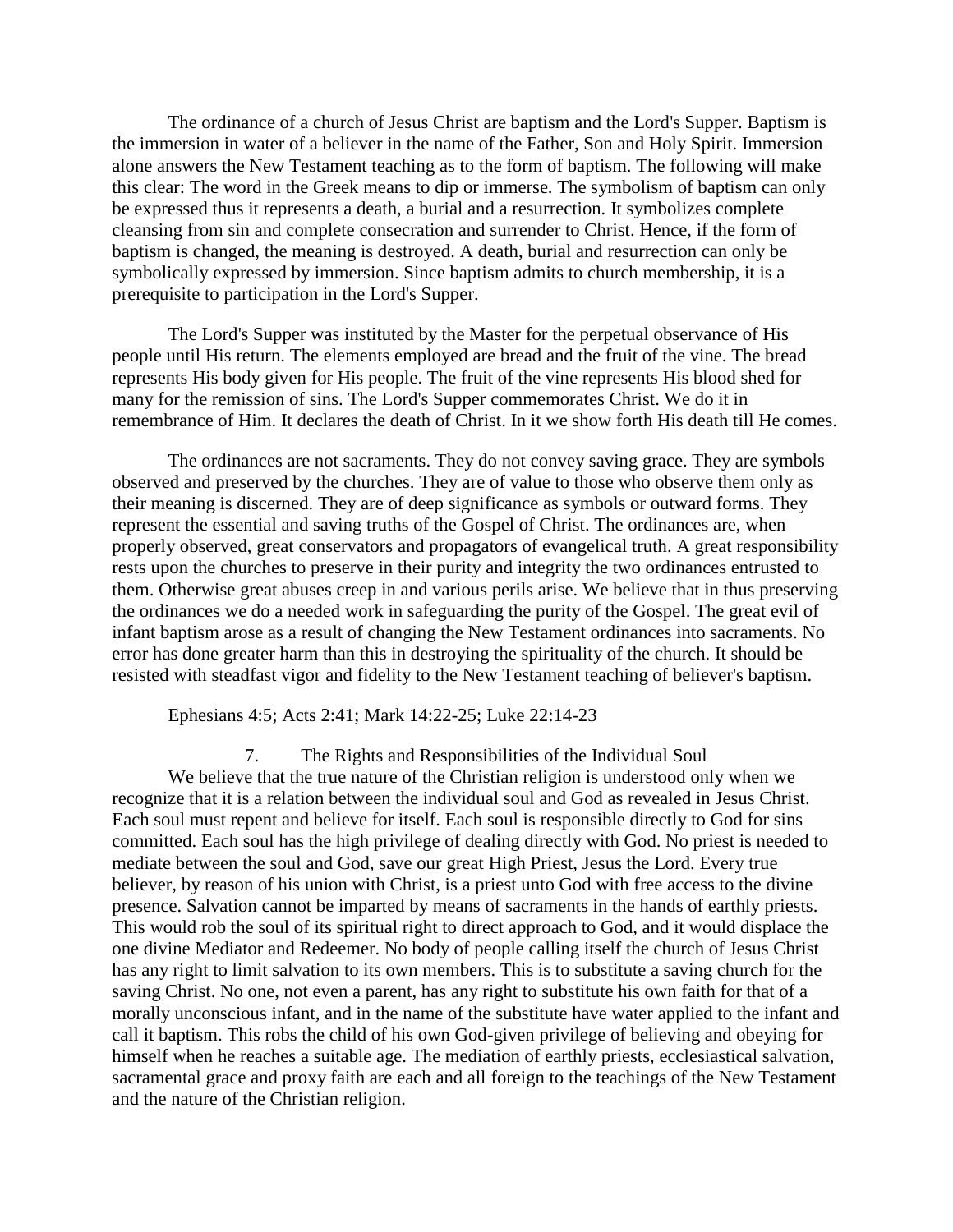## Matthew 10:28, and 23:10; Romans 14:4; John 4:23, 24.

8. Civil Government and Religious Freedom Religious freedom is one of the inalienable rights of men. Since God is superior to the state, civil government has no authority whatever to control men in their religious beliefs. Every man has an inherent right to worship God according to the dictates of his own conscience. The state should protect individuals and religious denominations in the free exercise of their religious rights. It is an abuse of the power of the state when it favors one religious denomination to the exclusion of others. All religious denominations should stand on an equality before the civil power, just as all individuals stand on an equality in their religious rights. It follows that state churches are a clear violation of the religious rights of men.

It is equally clear that all attempts on the part of the church to control the state are wrong in principle and disastrous in results. As the state has no religious function, so also the church has no civil function. A free church in a free state is the ideal relation between church and state.

Romans 13:1-7; Matthew 22:21; Acts 5:29; .Matthew 10:28, and 23:10; Romans 14:4; John 4:23, 24.

### Baptists and Christian Union

For Baptists the question of Christian union goes to the heart of the deeper question as to the nature of the Christian religion. Questions of outward forms of worship and organization and of relations to other denominations depend upon the fundamental question: What is Christianity? The Christian religion is primarily the personal union of the individual with Christ by faith. From this root springs the tree. It is this direct relation of the soul to God in Christ which is the growing principle for Baptists.

In their view of religion Baptists are necessarily democrats of the most thorough-going kind. They hold the following truths as self -evident: first, that the individual soul is competent to deal directly with God in Christ; second, that all are equally entitled to direct access to God; third, that all believers are entitled to equal privileges in the church; fourth, that to be responsible the soul must be free; fifth, that the true ideal of the relations between church and state is a free church in a free state; sixth, that our social ideal is best expressed in the divine command, "Love your neighbor as yourself." These principles allow and encourage the broadest charity and cordiality for Christians of other names and they permit us to co-operate for many common ends with Christians of other names--ends which involve no compromise or weakening of conviction. But the same principles debar us from all forms of effort where these principles cannot be fully safeguarded.

We hold the foreging principles, not as incidental or detachable opinions, but as cardinal teachings of the New Testament and vital to genuine Christianity.

Baptists are convinced that the voluntary principle is an essential element in all ecclesiastical and religious organization, because of the direct relation of the soul to Christ and of the equality of believers in the church. It follows that they reject any and all forms of centralized church and ecclesiastical organization and government. In the Baptist view there could scarcely be any greater disaster to Christianity than the formation of a great centralized bureaucratic